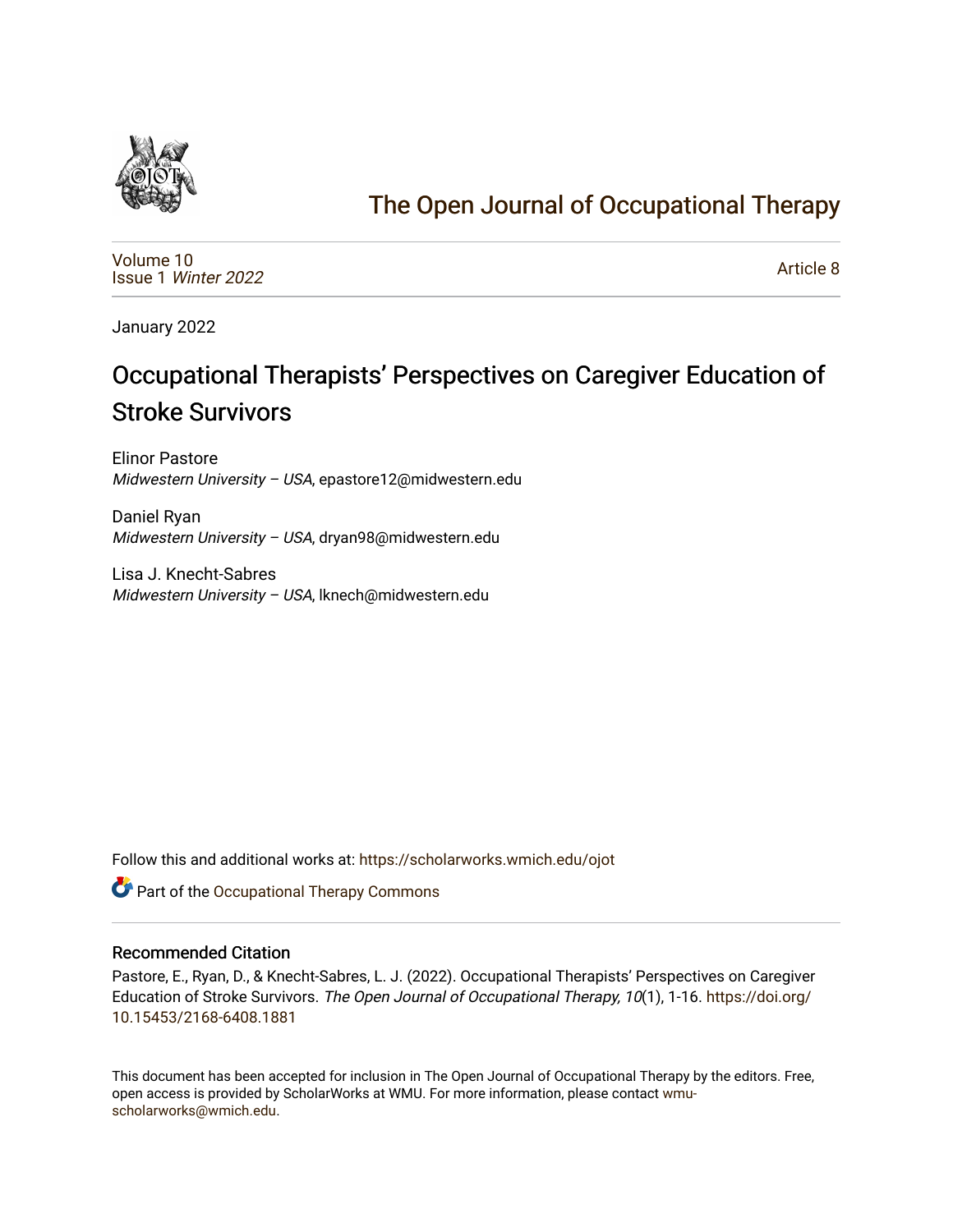# Occupational Therapists' Perspectives on Caregiver Education of Stroke **Survivors**

# **Abstract**

Introduction: The objective of this research study was to gather a greater understanding of how occupational therapists provide education to caregivers of stroke survivors and how they address the needs of caregivers throughout the rehabilitation process.

Methods: The researchers used a convergent mixed methods design. RedCap electronic surveys containing both open-ended and closed-ended questions were completed by 90 participants from multiple states. A focus group ( $n = 8$ ) and a one-on-one interview ( $n = 1$ ) were conducted to gather qualitative information regarding occupational therapists' perspectives related to their experiences on educating caregivers in the acute rehabilitation setting. Descriptive statistics were used to analyze quantitative survey data. The focus group and the one-on-one interview were recorded and transcribed verbatim. Qualitative data were thematically analyzed. Interviews were coded individually and re-coded until consensus was reached. The results across data were compared to identify themes. Rigor was enhanced through the use of multiple coders, member checking, expert review, and triangulation of the results.

Results: The survey results ( $n = 90$ ) revealed the occupational therapists' top five topics for caregiver education for stroke survivors: toileting (94.4%); dressing (94.4%); bathing (94.4%); functional mobility (91.1%); and hygiene/grooming (75.6%). Yet, 22% of the occupational therapists surveyed indicated they provided education only during the week of discharge, and 37.8% specified they only spent 15 min of education during an intervention. Five themes emerged from the qualitative data: (a) caregivers and stroke survivors have different needs, (b) occupational therapists must hurdle a variety of barriers when providing education, (c) access to various supports at the workplace is beneficial when providing caregiver education, (d) occupational therapists use a variety of methods to administer caregiver education, and (e) occupational therapists tend to prioritize ADL tasks during education.

Conclusion: Clients and caregivers have a plethora of educational needs related to enhancing safety and independence with daily occupations prior to discharge from inpatient rehabilitation. Occupational therapists play a vital role in educating the caregiver as a means to enhance an individual's quality of life and in easing the transition into the home environment after inpatient rehabilitation. The findings from this study highlight the common methods used for education by occupational therapists, as well as the challenges faced when providing caregiver education.

# **Comments**

The authors declare that they have no competing financial, professional, or personal interest that might have influenced the performance or presentation of the work described in this manuscript.

# Keywords

occupational therapy, caregiver education, stroke survivors

# Credentials Display

Elinor Pastore, OTD; Daniel Ryan, OTD; Lisa Knecht-Sabres, DHS, OTR/L

Copyright transfer agreements are not obtained by The Open Journal of Occupational Therapy (OJOT). Reprint permission for this Applied Research should be obtained from the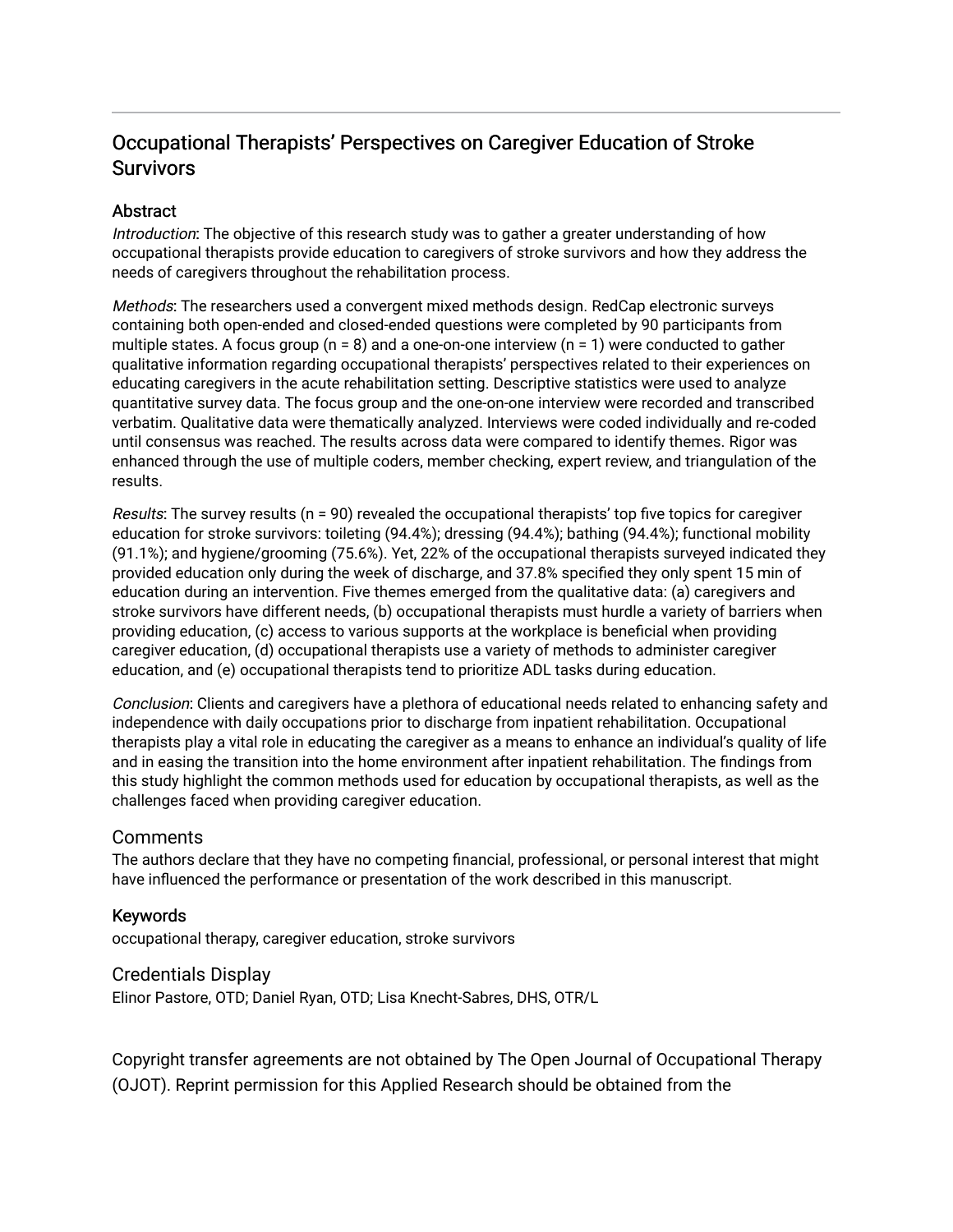corresponding author(s). Click [here](https://scholarworks.wmich.edu/ojot/policies.html#rights) to view our open access statement regarding user rights and distribution of this Applied Research. DOI: 10.15453/2168-6408.1881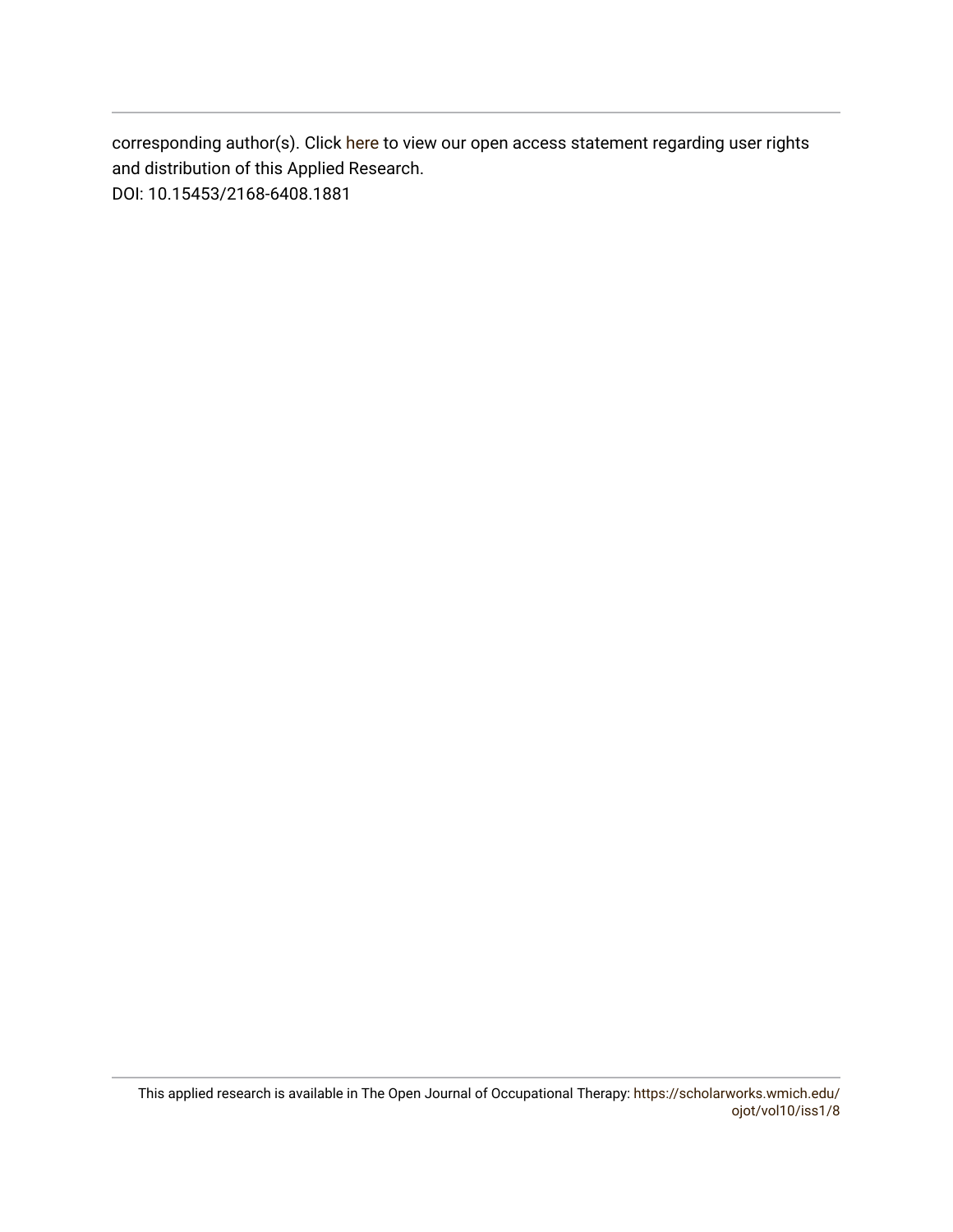Stroke, or cerebrovascular accident (CVA), is highly prevalent across populations worldwide and there is a vast amount of research regarding stroke prevention, care, and recovery. In the United States, stroke is the leading cause of serious, long-term disability, with other prominent causes of long-term disability including cancer, diabetes, musculoskeletal disorders, heart disease, and mental health issues (CDC, 2020). Because of the impairments that can occur after a stroke, survivors must often turn to their family members for their caregiving needs. As advances in medical treatment, as well as survival rates, continue to improve for stroke patients, more family members will be called on to provide assistance post discharge (Young et al., 2014). Henceforth, caregivers are, and will continue to be, integral members of the rehabilitation teams.

Caregivers are people who provide care to individuals who require assistance with everyday tasks on a regular or daily basis (CDC, 2020). Occupational therapists play a vital role in educating the caregiver as a means to enhance the client's quality of life and to ease the transition to the home environment after inpatient rehabilitation (Wolf et al., 2015). Numerous researchers have investigated caregivers' perspectives regarding their experiences related to the provision of caregiver education. However, minimal research has explored the topic of caregiver education from the perspective of occupational therapists. The current literature regarding caregiver education, as it relates to stroke survivors, highlights the following points: (a) caregiver needs are not viewed as separate from those of the client, (b) timing is a major factor toward providing intervention, (c) occupational therapists tend to prioritize certain topics when educating the caregiver, and (d) efficient communication in the multidisciplinary team is imperative when providing caregiver education. Thus, the objective of this study was to gather a greater understanding of how occupational therapists provide education to caregivers of stroke survivors and how they address the needs of caregivers throughout the rehabilitation process.

#### **Literature Review**

#### **Caregiver Needs Are Not Viewed as Separate from Those of the Client**

Based on the current evidence, caregivers of stroke survivors are not being fully considered throughout the rehabilitation process. Unfortunately, caregivers often do not feel fully prepared or confident to take on their roles once the patient is discharged (Camicia et al., 2018; Chen et al., 2015; Young et al., 2014). One reason behind these feelings of uncertainty is that therapists do not see the caregiver as a separate entity from the stroke survivor. Therefore, the caregiver is not consistently viewed as having separate needs that must be addressed during therapy sessions (Ekstam et al., 2015; Roy et al., 2015). Unfortunately, the caregiver is not given enough training and/or information to fully grasp their new role, which impacts the care provided to the stroke survivor immediately post discharge, as well as the mental health of the caregiver as their emotional needs are not being met (Camicia et al., 2018; Lutz et al., 2011). As the caregiver is a critical part of the recovery process, they must be provided with the proper information and understanding of how to perform all tasks associated with their new role.

#### **Barriers Related to Timing**

It is imperative for occupational therapists to evaluate whether or not the caregiver fully understands the provided information, can apply this information, and can effectively perform various tasks associated with the role of a caregiver; however, various barriers can impede this process. One major barrier to effective and efficient caregiver education revolves around the concept of time in which schedules of both the occupational therapist and caregiver line up for an individual caregiver education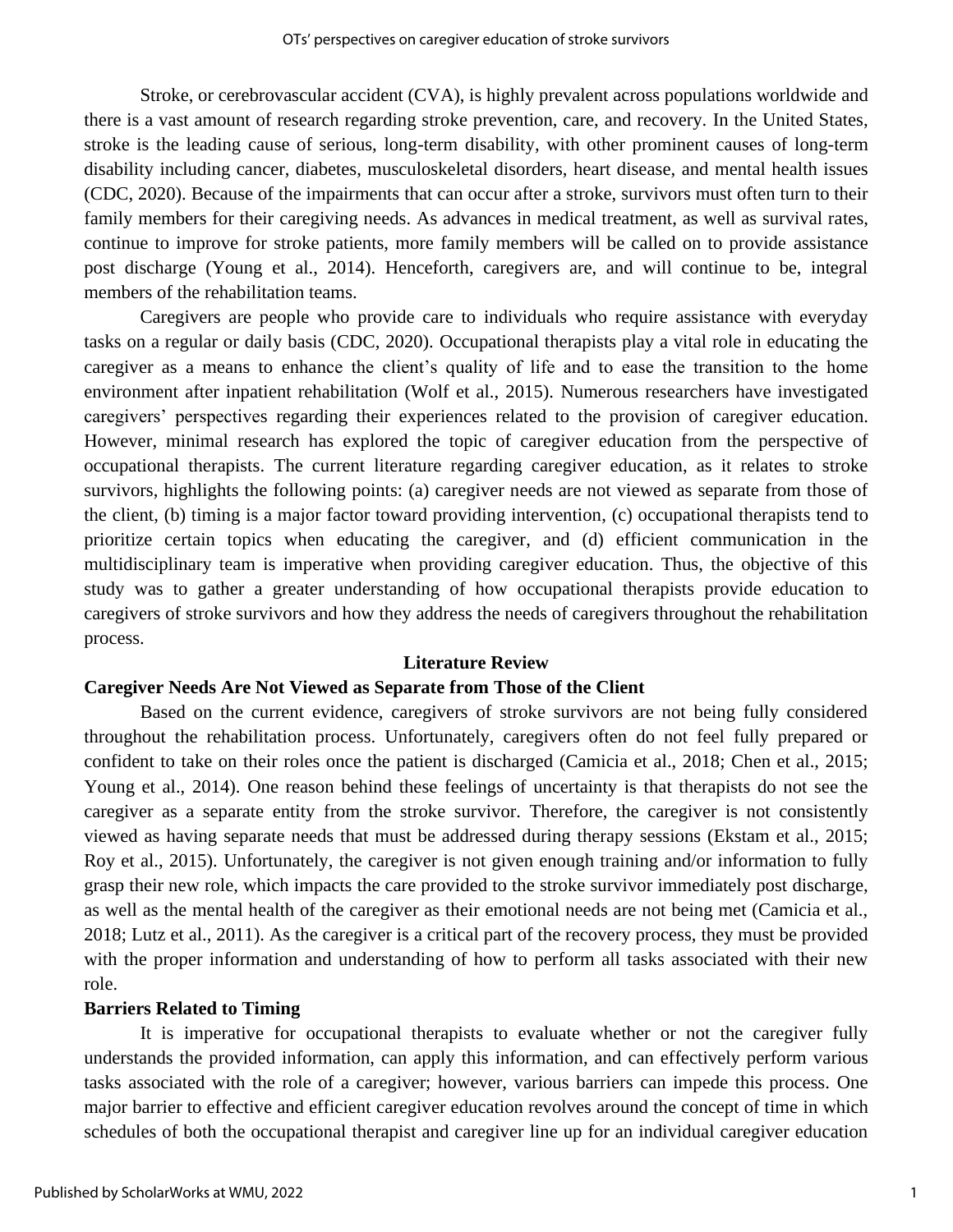session. For example, constraints placed on how long a therapist has with a patient and their caregiver can limit when, where, and how the therapist can provide the necessary education (Chen et al., 2015; Liu et al., 2013; Roy et al., 2015). Henceforth, this can result in the therapist having inadequate time to properly teach the caregiver. In addition, restrictions to caregivers' schedules have been identified as a barrier to caregiver education as their limited availability impacts the amount of time caregivers are present during therapy and educational sessions (Rochette et al., 2014). Stroke survivors are frequently required to stay in an inpatient hospital for a series of weeks, resulting in fluctuating involvement from their family members (Rochette et al., 2014). In addition, stroke survivors heavily depend on their family to handle many aspects of their care, both pre and post discharge (Lutz et al., 2011). Yet, the majority of the research indicates that caregivers do not receive assistance throughout the entirety of this process (Roy et al., 2015). Therefore, prior to discharge, the therapist must provide a plethora of information to caregivers when they are present. Unfortunately, this often occurs immediately before discharge, which can significantly limit the opportunity for the caregiver to practice and apply new knowledge and skills. Thus, caregivers are frequently left feeling overwhelmed by the large influx of new information they receive in a short period of time (Roy et al., 2015; Ryan et al., 2017), especially because caregivers are receiving information from providers in a wide range of disciplines, not just occupational therapists (Liu et al., 2013). Other barriers to the provision of educational information to the client and caregiver include resources, funding, and language barriers (Roy et al., 2015).

## **Type of Instruction and Priorities During Education**

 Studies investigating how occupational therapists provide education to caregivers suggest that the majority use verbal instruction and demonstration and observation while educating (Banford et al., 2001; Gustafsson et al., 2009; Liu et al., 2013). These methods were also believed to be the most effective in terms of providing information and evaluating understanding from the caregiver (Banford et al., 2001). While the majority of health care professionals prefer delivering information verbally, recipients often find this method to be overwhelming (Danzl et al., 2016). Conversely, caregivers and stroke survivors have indicated they prefer visual and written methods during education (Danzl et al., 2016). They also expressed a need for information to be provided throughout the recovery and rehabilitation process, rather than receiving a heavy load of information at one specific time (Danzl et al., 2016). Other research studies have revealed the most prevalent methods used in practice for caregiver education were hands-on/face-to-face and written modes of information delivery (Lawson et al., 2015). Caregivers have suggested that hands-on education is very helpful; yet, occupational therapists are expected to be efficient with their time, which can limit their ability to build strong relationships with their patients and/or caregivers or result in occupational therapists needing to cover significant material immediately before discharge (Ryan et al., 2017). Unfortunately, health care professionals have indicated they often do not adapt their educational practices to align with the needs of their clients and their caregivers (Roy et al., 2015). Even though caregiver education is seen as a standard and vital part of the stroke rehabilitation process (Young et al., 2014), only 52% of occupational therapy respondents in one study received education on how to perform caregiver training (Naguwa et al., 2010). Moreover, most of the respondents (74%) stated they would like to have more training on caregiver education (Naguwa et al., 2010). Thus, occupational therapists believe caregiver education is important, but they may not have been adequately trained on how to provide it. Ultimately, the evidence shows there is a disconnect between occupational therapists' and caregivers' views on education and on what the optimal type of instruction should be (Chen et al., 2015).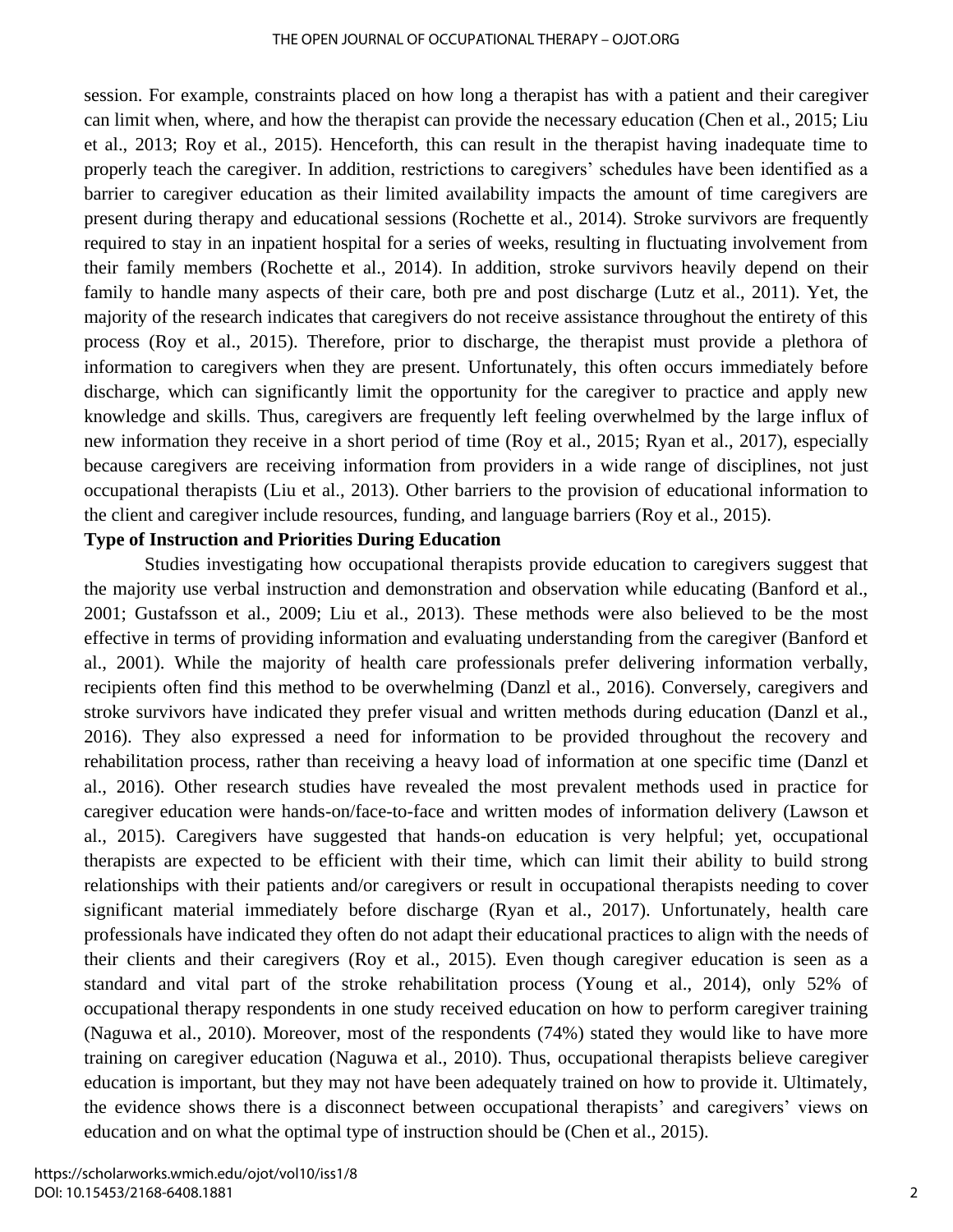#### **Communication Between Caregiver, Therapist, and Other Health Care Providers**

The reviewed studies revealed the importance of communication between the caregiver, therapist, and other health care providers. The perspectives of all members of the rehabilitation team should be taken into consideration during caregiver education to make a smooth transition from the hospital to the home (Baxter et al., 2018). Research shows a common trend in which occupational therapists give more information and attention to the stroke survivor because the caregiver is not always present for the sessions. This trend can make caregivers feel disconnected from the recovery process and can result in the caregiver needing more information regarding their new role before the stroke survivor is discharged (Danzl et al., 2016; Gustafsson et al., 2009). Effective communication between the caregiver and health care professionals is highly important, especially during discharge planning. At this time, there should be an emphasis on patient care and giving caregivers greater roles of involvement in the discharge process (Waring et al., 2016). Methods to improve caregiver involvement in the discharge process consist of including caregivers when teaching discharge instructions; providing clear, written instructions; and delivering education to caregivers earlier in a patient's hospital stay (Hahn-Goldberg et al., 2018). Lastly, developing a connection between the caregiver and the survivor is important because survivors with the highest perceived social support tend to have a better recovery and improved functional ability at the time of discharge from the inpatient facility (Mirkowski et al., 2016). Therefore, forming a good relationship and communicating with the caregiver at the start of the rehabilitation process should promote caregiver involvement, understanding, and competence in therapy (Mirkowski et al., 2016).

Occupational therapists play a vital role in educating the caregiver as a means to enhance quality of life for the stroke survivor and to help ease the transition into the home environment after the rehabilitation process. Because minimal research has investigated the topic of caregiver education from the perspective of the occupational therapists, the purpose of this study was to gain a better understanding of: (a) how occupational therapists provide education to caregivers of stroke survivors and (b) how occupational therapists address the needs of caregivers throughout the rehabilitation process.

#### **Method**

#### **Research Design**

This study used a convergent mixed methods design, which allowed the researchers to bring together the strengths of both quantitative and qualitative methodology (Creswell & Plano Clark, 2011). A mixed methods design was chosen for this study because it enabled the researchers to understand the research question more comprehensively and because it is known to enhance credibility (Creswell & Plano Clark, 2011). More specifically, collecting both sets of data allowed the researchers to gather a greater understanding of how occupational therapists provide education to caregivers of stroke survivors and how they address the needs of caregivers throughout the rehabilitation process. RedCap electronic surveys containing both open-ended and closed-ended questions were distributed to gather qualitative and quantitative information. Additional qualitative data were gathered by a focus group and an individual interview to gather more in-depth information and to obtain a better understanding regarding occupational therapists' perspectives related to their experiences on educating caregivers in the inpatient rehabilitation setting.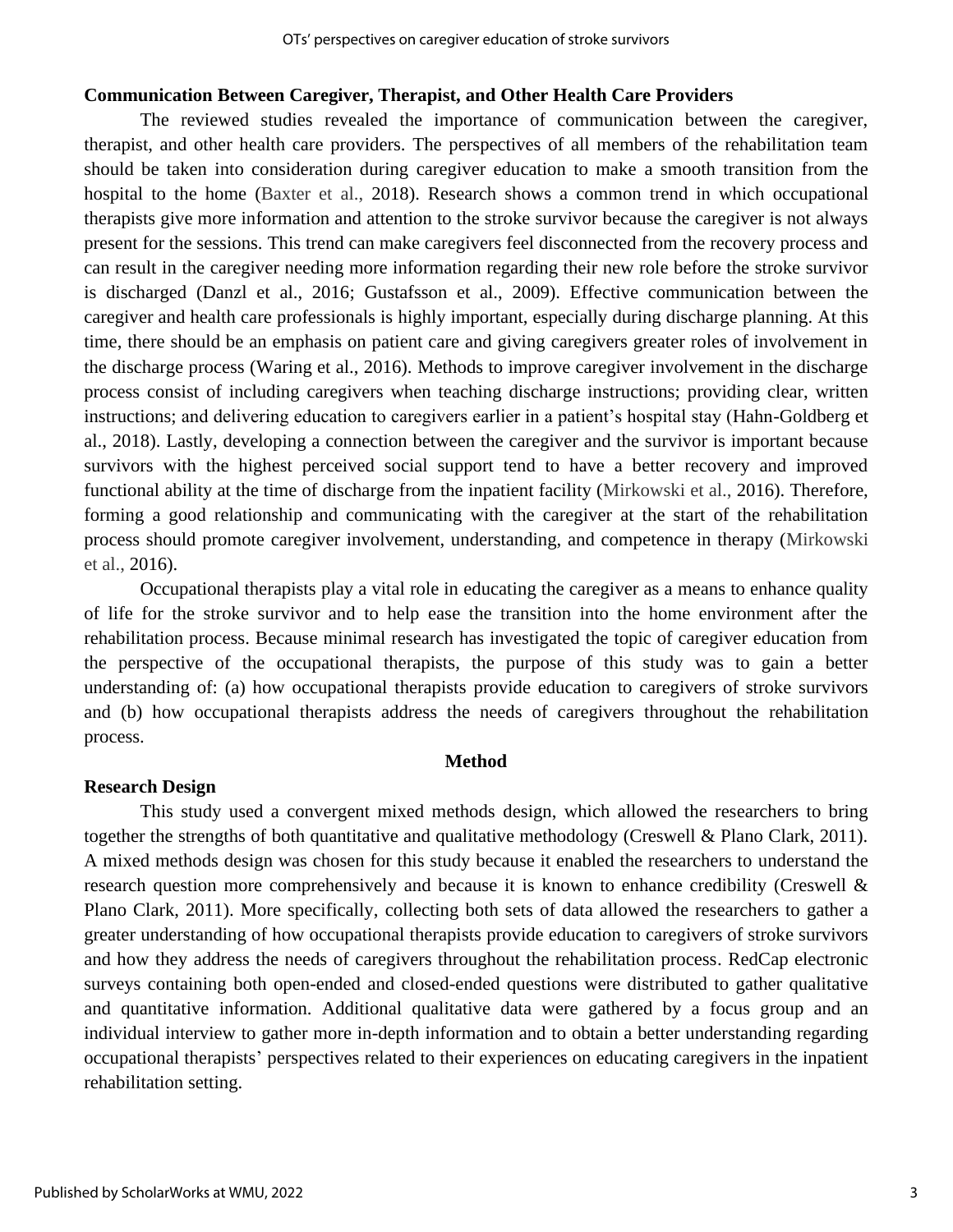#### **Measures**

A researcher-developed survey (see Appendix A) was created to obtain data regarding education provided by occupational therapists to caregivers of stroke survivors. The researcher-developed survey was informed by the literature and modified according to expert opinion. The survey included questions regarding basic demographic information as well as closed-ended and open-ended questions related to caregiver education. The closed-ended survey questions inquired how often the occupational therapists provided caregiver education, time spent educating caregivers, occupations addressed during caregiver training, methods used to provide education, and how often caregivers were present. The open-ended survey questions allowed the participants to describe challenges and barriers to caregiver education, as well as the perceived needs of both the caregivers and occupational therapists. The survey also invited the participants to partake in an in-person or virtual focus group, depending on the location and availability of the participant(s). If interested, the participants were asked to contact the researchers via email.

To gain a more in-depth understanding of the occupational therapists' perspectives on caregiver education in an inpatient setting for stroke survivors, qualitative data were gathered from a semistructured focus group and a semi-structured interview (see Appendix B). The semi-structured focus group and interview questions were informed by the literature, responses to the open-ended survey questions, and expert opinion. The focus group and individual interview were audio-recorded and transcribed verbatim. The focus group lasted approximately 1 hr, and the individual interview lasted approximately 30 min.

## **Participants and Procedures**

The participants in this study consisted of licensed occupational therapists who had at least 1 year experience in working with stroke survivors and their caregivers in an inpatient setting. Convenience sampling and snowball sampling were used to recruit all participants of this study. The researchers obtained consent from all individuals who participated in the study. This study was approved by the university's institutional review board.

The survey participants were obtained through the distribution of the survey via the American Occupational Therapy Association discussion forum and mass emails sent through the Illinois Occupational Therapy Association membership list and the university's occupational therapy alumni list. Ninety participants responded to the online survey. The majority (90.9%) of the survey respondents were female. The median age of the participants was 33.5 years, with a range of 25 to 64 years of age. Of the 90 participants,  $42.2\%$  (n = 38) had an entry-level master's degree in occupational therapy,  $31.1\%$  $(n = 28)$  had a post-professional master's degree, 13.3%  $(n = 12)$  had a bachelor's degree, 11.1% had a post-professional doctorate degree  $(n = 10)$ , and 2.2%  $(n = 2)$  had an entry-level doctorate degree. The majority of the survey participants had over 5 years of experience working with stroke survivors and their caregivers (see Figure 1).

Because one out of state survey participant expressed interest in partaking in a focus group, the researchers conducted an individual virtual interview with this participant. In an attempt to gather more qualitative data, the researchers collaborated with a local inpatient rehabilitation hospital, which agreed to help recruit participants ( $n = 8$ ) who met the inclusion criteria for a focus group. The focus group met in a reserved, private conference room which provided privacy for the participants to share their experiences.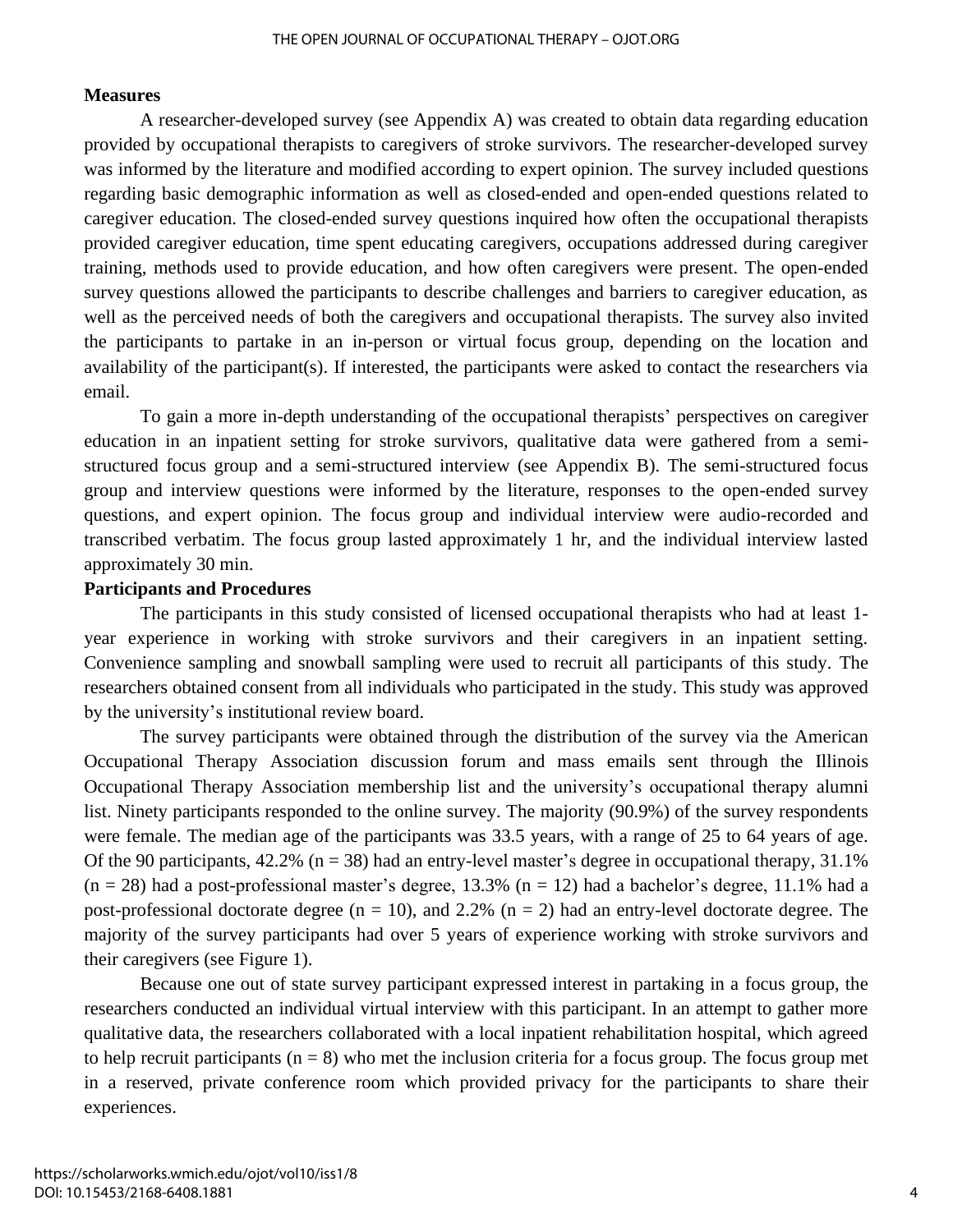

# **Figure 1**  *Demographic Information*

#### **Data Analysis**

The quantitative data obtained from the closed-ended questions of the online survey were analyzed using descriptive statistics. The frequencies, percentages, and graphs were generated through the Redcap platform and analyzed by the researchers. Both the quantitative data and qualitative data results obtained from the survey were used to inform and create the focus group and individual interview questions based on observed trends in responses.

The qualitative data obtained from the focus group and individual interview were individually coded using inductive coding and cross-checked until inter-coder agreement was reached by the first two researchers. Inductive coding is a process of analysis in which themes or concepts emerge from participants' discussion (Fereday & Muir-Cochrane, 2006). Codes and themes were then reviewed by the third researcher. Revisions to codes and themes were made until all of the researchers came to a consensus. Peer debriefing and expert examination were used throughout the data collection and analysis process. As a result, both rigor and trustworthiness were enhanced through individual coding with multiple coders, peer review, and expert examination. Triangulation occurred via a mixed methods design and by having the researchers compare and contrast both quantitative and qualitative findings during the data analysis and interpretation process. Member checking or respondent validation was used with the focus group participants to better ensure credibility and to increase the overall rigor of this study. Finally, the results of this study were compared with the existing literature as another means to enhance the meaning and trustworthiness of the findings.

## **Results**

#### **Quantitative Data**

The results of the quantitative data revealed the majority  $(-65%)$  of the occupational therapists in this study typically spend between 15–30 min providing education to caregivers of stroke survivors before discharge from inpatient rehabilitation (see Figure 2).

The participants reported providing caregiver education on a variety of basic activities of daily living and instrumental activities of daily living skills, with toileting, dressing, bathing, and functional mobility being the most frequent topics for caregiver education (see Figure 3). In regard to the specific method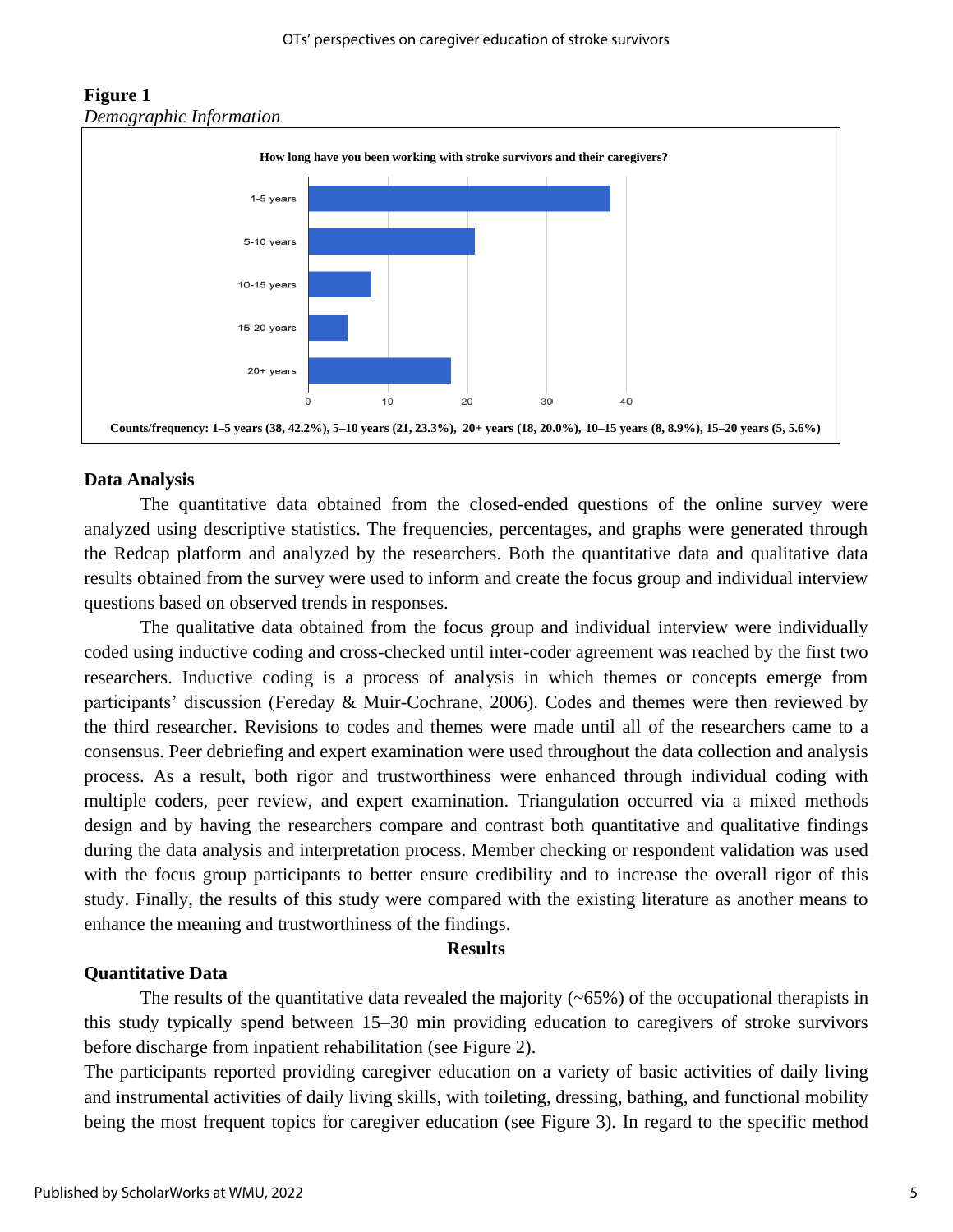used during caregiver education (see Figure 4), the respondents reported using all modes fairly equally during caregiver educational sessions (verbal [98.9%], written information [87.8%], observation [88.9%], and hands-on practice [96.7%]). In terms of how often the caregivers were present throughout the rehabilitation process (see Figure 5), the participants' responses varied in frequency between daily, usually the week of discharge, twice a week, usually twice before discharge, and usually once a week.

# **Figure 2**





# **Figure 3** *Areas of Occupational Performance Addressed*

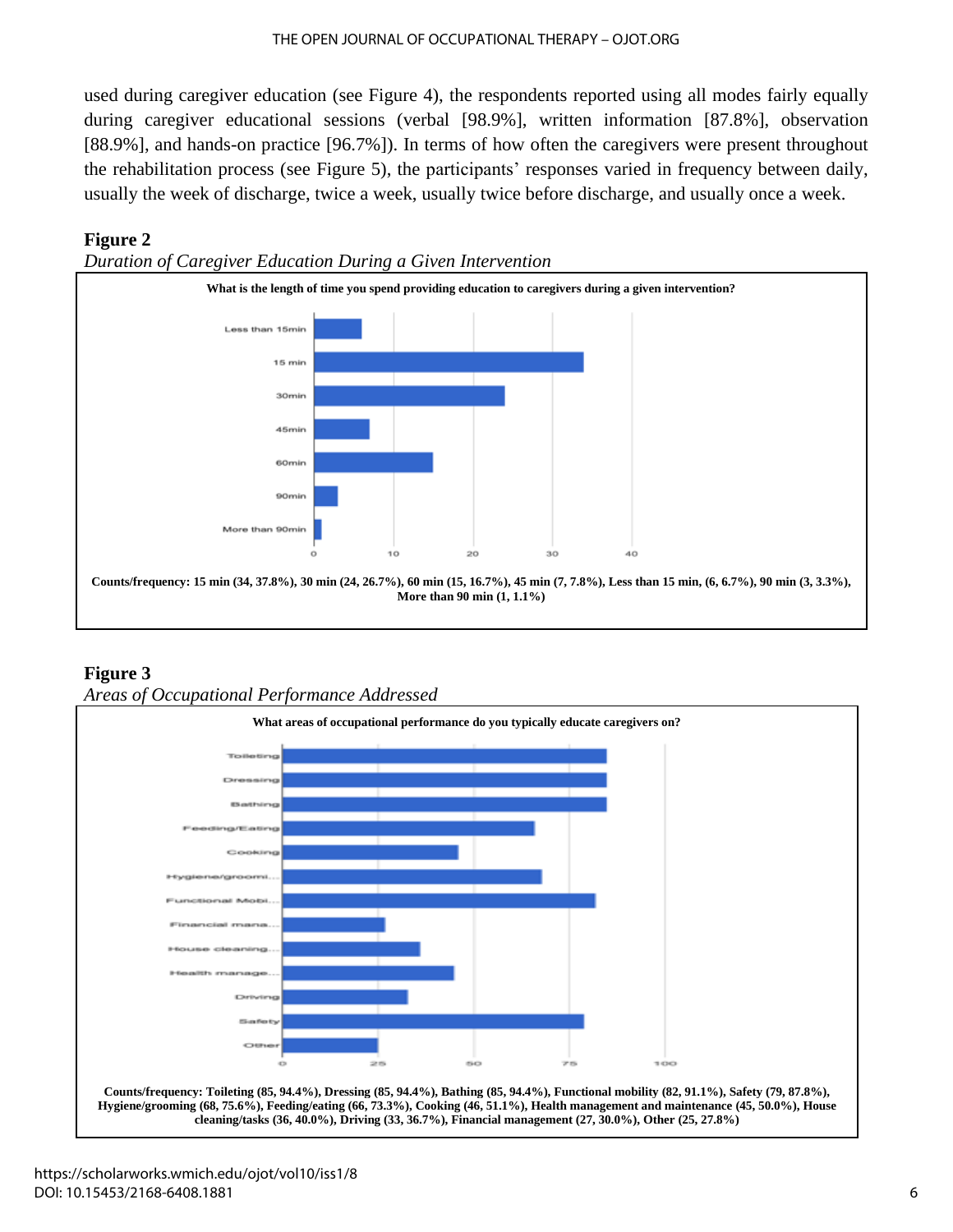# **Figure 4** *Types of Intervention for Caregiver Education*



# **Figure 5**

# *Frequency of Caregiver Education*



# **Qualitative Results**

Analysis of the qualitative data gathered from the focus group, one-on-one interview, and openended survey questions revealed the following five themes: (a) caregivers and stroke survivors have different needs, (b) occupational therapists must hurdle a variety of barriers when providing education, (c) access to various supports at the workplace is beneficial when providing caregiver education, (d) occupational therapists use a variety of methods to administer caregiver education, and (e) occupational therapists tend to prioritize ADL tasks during education.

# *Caregivers and Stroke Survivors Have Different Needs*

Occupational therapists in this study expressed that the caregivers and stroke survivors have different needs, both of which must be taken into account during caregiver education. One occupational therapist emphasized it is important "to make sure you're talking to [the caregiver] but to the patient as well, so you're including everyone in the conversation." Whereas another occupational therapist stated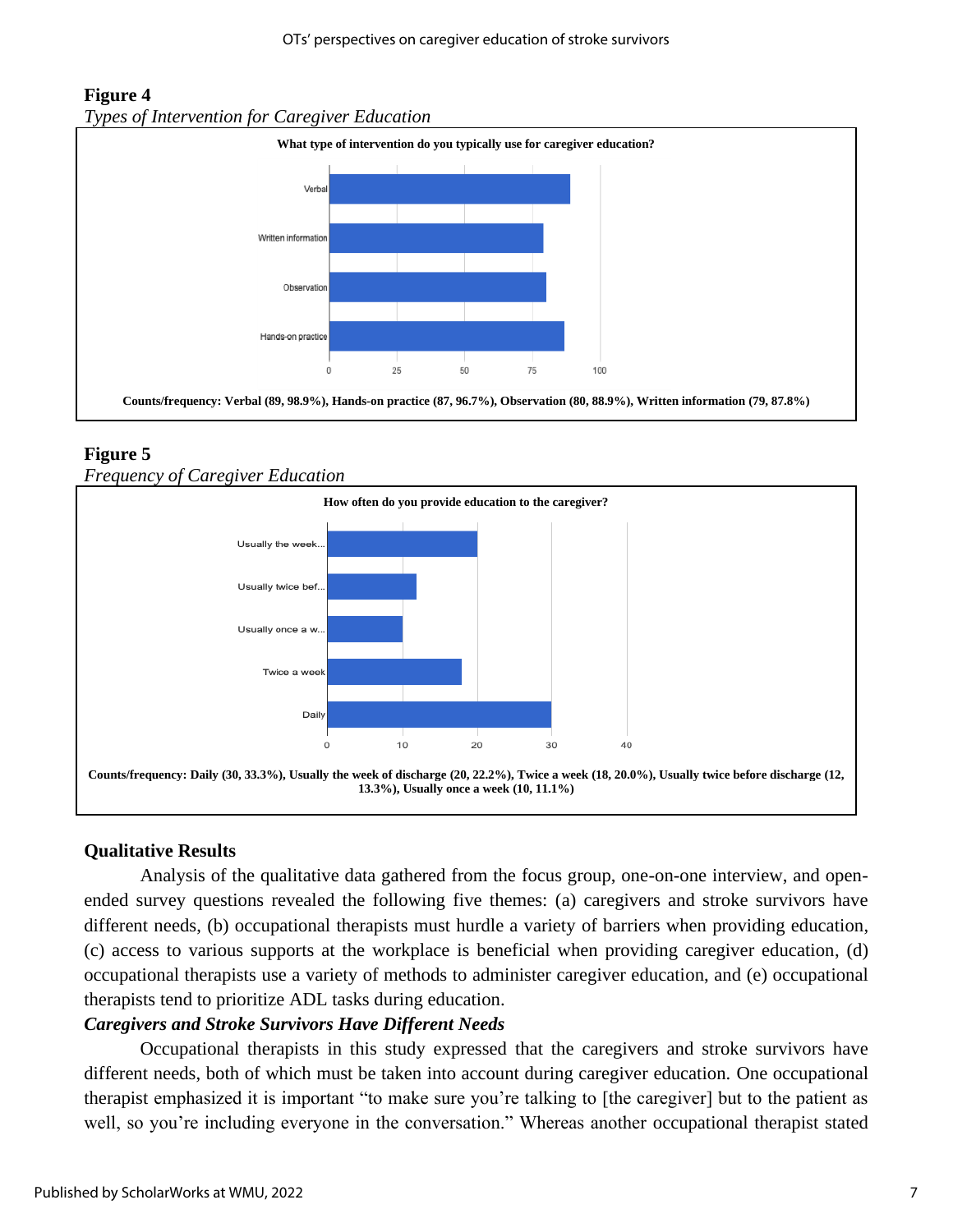that their education style "depends on the comfort level of the caregiver." The occupational therapists revealed the caregiver's level of comfort often influences which areas of need are prioritized during the session as well as the style of education provided by the therapist. One of the participants stated it is important to "educate [caregivers] on self-care and burnout because they often come [to therapy] and they are super burnt out and so they're not taking in the information very well." While another occupational therapist talked about differences in family dynamics during caregiver education therapy sessions. Specifically, emphasis was placed on the fact that each family is different, so forming connections with them is important, with one participant stating, "It's not the ability to teach the transfer, it's the dynamic of who you're teaching and the family; it could be two of the same transfers but two totally different families and you might approach it differently." Addressing these needs is important to the occupational therapists, but they do face some barriers that can make it difficult when providing education.

#### *Occupational Therapists must Hurdle a Variety of Barriers when Providing Education*

The data show occupational therapists face multiple barriers when trying to provide education to caregivers, including timing and schedule limitations; patient and caregiver motivation; hospital limitations on education; and insurance coverage. The amount of time occupational therapists spend on providing education can be limited by the caregiver's schedule. Thus, if the caregiver can only come in for one education session, they may need to schedule another session to increase their confidence related to their ability to care for the stroke survivor's needs. One of the occupational therapists in the focus group stated, "In my experience, 30 minutes of training for a higher-level stroke patient is typical. Someone who needs a lot of help physically and has a lot of deficits, then it could be a whole hour session and maybe another session after that." It can be difficult for occupational therapists to provide the caregiver with the necessary amount of information in a 30- to 60-min session while still addressing the needs of the caregiver and making sure they feel confident in what is being taught. If the caregivers are only there for one education session, they will likely also be receiving information from other health care providers. For example, one therapist said, "usually it is not just coming in for an OT session, it is them coming in for certain time periods so they get to go to OT, PT, and then speech if they also have it. So, they may get work from all of us." Another therapist indicated feeling frustrated at times in stating, "There's so much more we could do but don't have the time or the funding because the time we have really has to be focused on the person with the stroke because that's where the money is and that's what insurance will reimburse."

#### *Access to Various Supports at the Workplace is Beneficial when Providing Caregiver Education*

Occupational therapists identified numerous supports that had a positive impact on the provision of caregiver education. These included communication between fellow occupational therapists and multidisciplinary team members, established protocols and checklists, and caregivers being present throughout the rehabilitation process. All of the participants indicated a team approach was very useful in enhancing caregiver education. In fact, these occupational therapists expressed they were "good at bouncing ideas off of one another and asking each other for feedback. For example, one occupational therapist said, "It might be my patient, I might be the primary occupational therapist, but that doesn't mean I'm not bouncing ideas off of the rest of the team about different approaches and different ideas." The participant who volunteered for the individual interview mentioned their hospital offered helpful resources, such as a discharge checklist for the occupational therapists to use to guide the discharge process. However, the participant added, "the only real caregiver-focused thing would be approving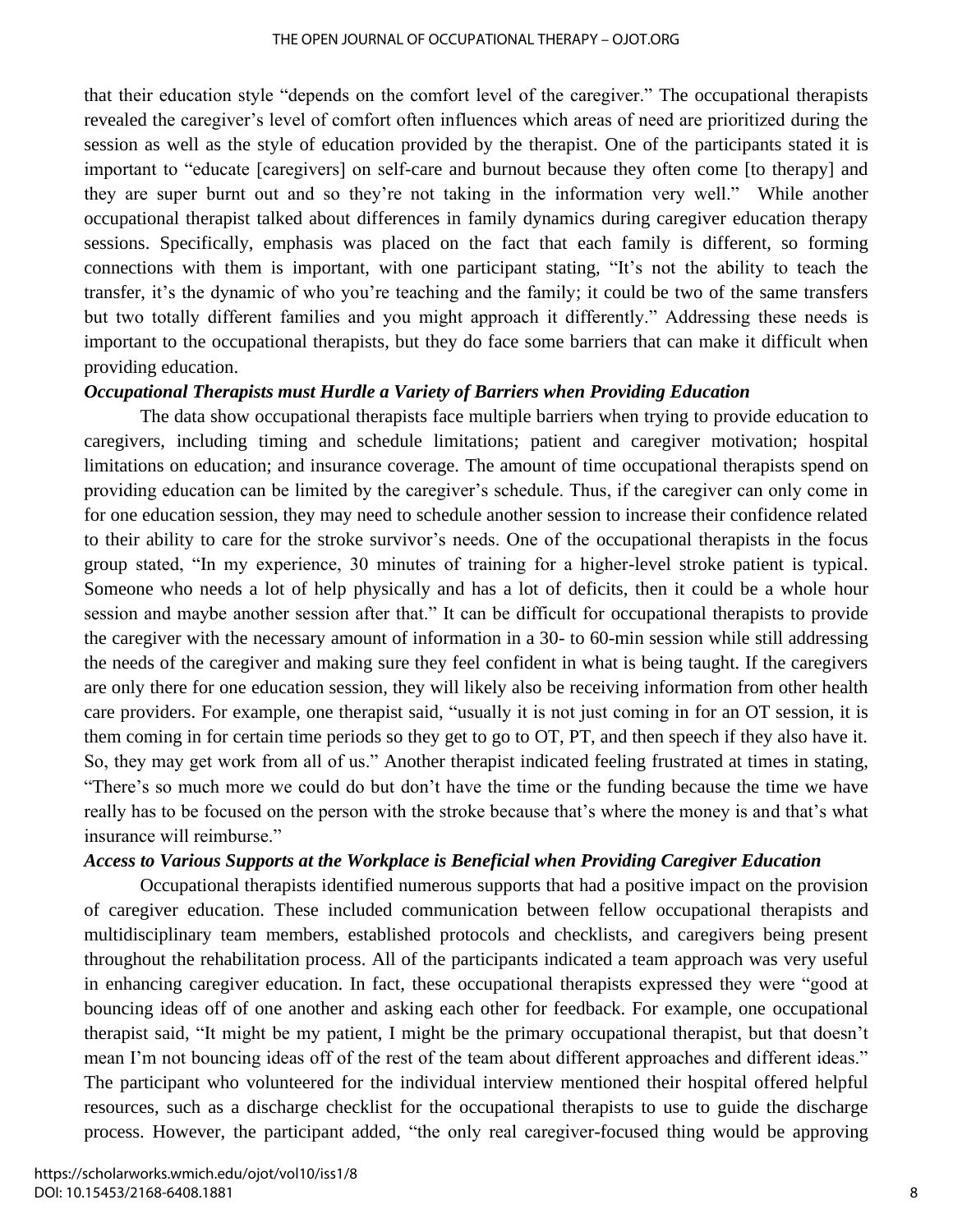them to provide transfers in their room and get them to the bathroom if it's safe at that time, more of the hospital checklist that we coordinate with the PT." Therefore, even though supports were present, and the participant acknowledged it is necessary to have resources available, one of the participants strongly asserted that their resources need to be more caregiver-centered and offer better ways to address the individual needs of the caregivers. The majority of the participants expressed that the provision of education to caregivers throughout the rehabilitation process was an essential component to enhancing comfort, confidence, and skills with the caregiver's roles. When asked about how often caregivers are present, a participant responded, "It is nice to have [caregivers] there more." The participant further explained, "I try to include [caregiver education] into the treatment session, so if we're doing some range of motion and stuff, I try and get the caregiver involved." This is beneficial for the caregiver to observe what is happening in therapy to understand what the patient is capable of doing.

# *Occupational Therapists use a Variety of Methods to Administer Caregiver Education*

The data demonstrate occupational therapists call on a wide arsenal of techniques when providing education to caregivers. These methods primarily include written information, demonstration, observation, verbal feedback, and hands-on training. The most preferred method overall is hands-on training. One participant summarized this perspective by stating, "It's generally hands-on training and then we have them teach back, especially if it's for transfer training, so they can show us they can get the person in and out of the tub safely." The strategy of having the caregiver demonstrate back to the occupational therapists is beneficial in terms of allowing the occupational therapists to evaluate whether or not the caregiver has a clear grasp on what they are being taught. As one participant stated, "I don't think we can really know [caregiver understanding] until they show us, and they are not doing it correctly." Hands-on training can be effective for the caregiver to understand how their body mechanics are impacted when assisting in activities, such as transfers, "You got to get them hands-on and show them, 'No, put your hand here. No, block their knee here.' And, we have to correct them and show them and have them safely be able to complete the job." In this way, verbal feedback and hands-on training are used in conjunction with each other to instruct and correct the caregiver when necessary. None of the participants indicated written information was used to educate the caregiver on the process of how to perform a task. Instead, written information was most commonly used when providing the caregiver with general education on topics, such as information on cognitive deficits or certain equipment they might need. Lastly, observation techniques were used to increase the caregiver's awareness of the client's abilities and/or deficits in carrying out tasks, "We always try to get family in earlier for observation if we know [the stroke survivor] is more complex to see what they're going to have to face when they get home." In this way, the occupational therapist's role in providing caregiver education encompasses preparing the caregiver based on the level of functioning the client is exhibiting.

# *Occupational Therapists Tend to Prioritize ADL Tasks During Education*

The participants reported spending the most time on ensuring the caregiver and client were able to safely perform activities of daily living (ADL) tasks in the inpatient setting. Specifically, occupational therapists tend to spend the most time with caregivers and clients on functional mobility training (i.e., transfers), toileting, and bathing. In describing her reasoning, one participant stated, "It's usually transfers, just because that's usually the hardest thing for people to help with." The focus on functional mobility was a common trend among the majority of participants to ensure safety and reduce any subsequent injuries in the home environment upon discharge. The participants within the focus group and interview reported highly similar views. For example, one participant stated, "Generally our primary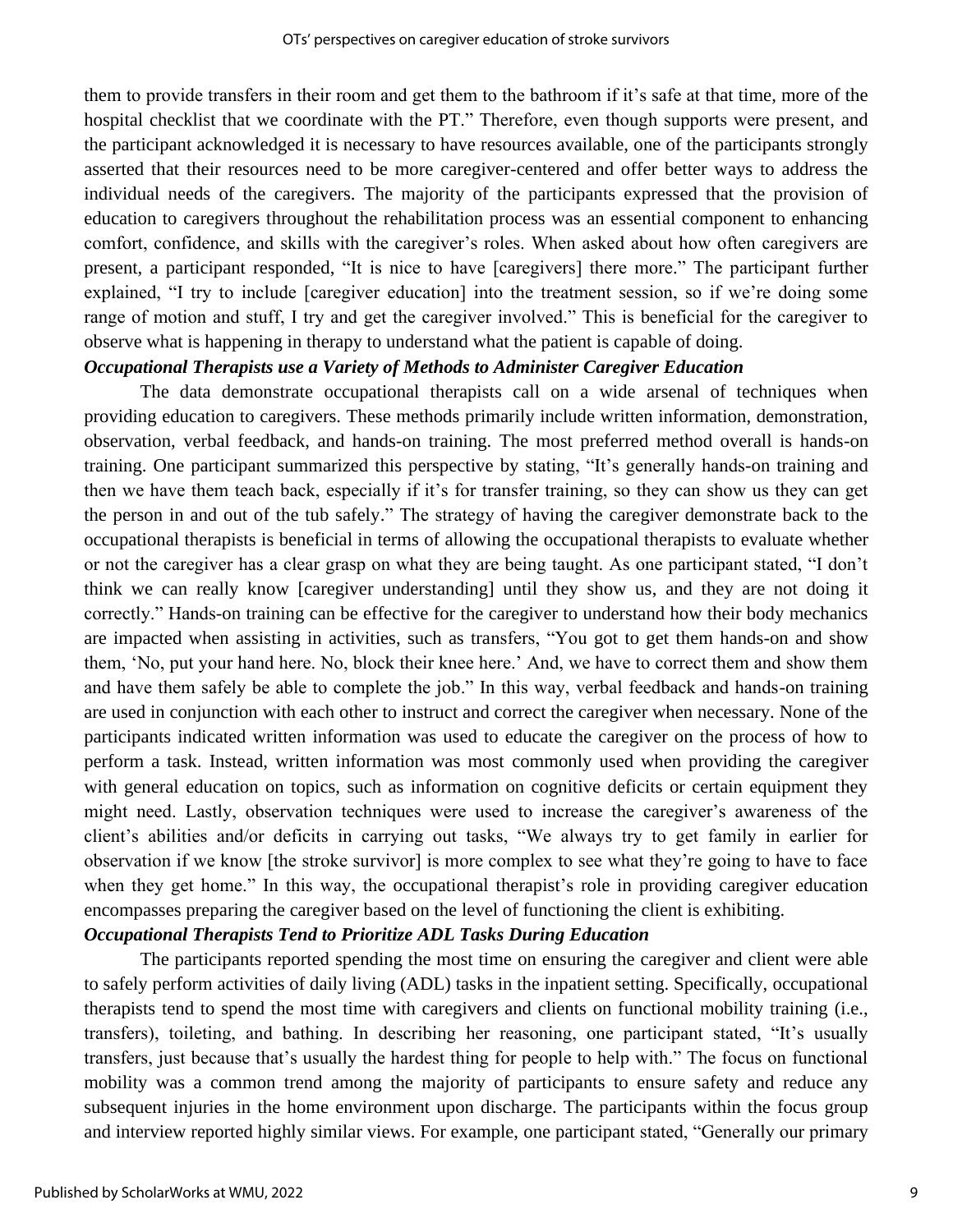focus for in-patient will be to make sure we can check them off for safety to get to the bathroom, for safety to get into the shower, anything [involving] mobility around the house, like navigating the environment." The data shows there is less focus on IADLs and greater emphasis on ADLs which appears to stem from family caregivers often having no previous exposure to assisting another individual in functional mobility tasks. Therefore, occupational therapists provide caregivers with this training in the inpatient rehabilitation setting so that there is carryover once the patient is discharged from the hospital.

## **Discussion**

Clients and caregivers have a plethora of educational needs related to enhancing safety and independence with daily occupations prior to discharge from inpatient rehabilitation. Occupational therapists play a vital role in educating the caregiver as a means to enhance an individual's quality of life and in easing the transition into the home environment after inpatient rehabilitation (Wolf et al., 2015). The findings from the current study highlight the common methods occupational therapists use for education, as well as the challenges faced when providing caregiver education.

The quantitative and qualitative findings suggest occupational therapists recognize the importance of addressing the needs of both the patient and the caregiver, but the patients' needs often come first as they are viewed as the primary client. The qualitative results of this study indicate challenges such as time constraints, limited resources, and lack of caregiver knowledge influence the education provided by occupational therapists. This supports the findings from previous research regarding the constraints placed on how long a therapist has with a patient and their caregiver can limit when, where, and how the therapist can provide the necessary education (Chen et al., 2015; Liu et al., 2013; Roy et al., 2015).

The results from this study show not only that the occupational therapists have a limited amount of time for caregiver education but also the limited amount of time occupational therapists need to educate caregivers on multiple topics. The quantitative results of this study were consistent with previous research findings (Chen et al., 2015; Danzl et al., 2016; Liu et al., 2013; Roy et al., 2015; Ryan et al., 2017) that suggest that the extensive amounts of areas to cover is a barrier in caregiver education. Moreover, these studies demonstrate that caregivers often report feelings of being overwhelmed because of all of the information they receive in a short period. The findings of this study supported this notion as 94.4% of the participants answered that they educate caregivers on toileting, dressing, and bathing. Yet, over half of the participants stated they only spend 15–30 min providing this education, while 37.8% answered 15 min, and 26.7% answered 30 or more min. Unfortunately, some of the participants in this study stated time limitations for caregiver education were hard to work around because of lack of funding or insurance reimbursement. For example, one participant indicated that there are times in which occupational therapists would like to provide more caregiver education but feel as if they are held back by policies enforced by their place of work or insurance companies.

Although the literature suggests occupational therapists do not take the caregivers' needs into account while providing caregiver education (Camicia et al., 2018; Lutz et al., 2011), the results from this study indicate they do make an effort to address the needs of both the caregivers and patients separately. Occupational therapists are trying to take the needs of the caregivers into account while providing education. As seen in the qualitative results, one participant stated, "It's not the ability to teach the transfer. It's the dynamic of who you're teaching and the family. It could be two of the same transfers, but two totally different families and you might approach it differently." This is also evident in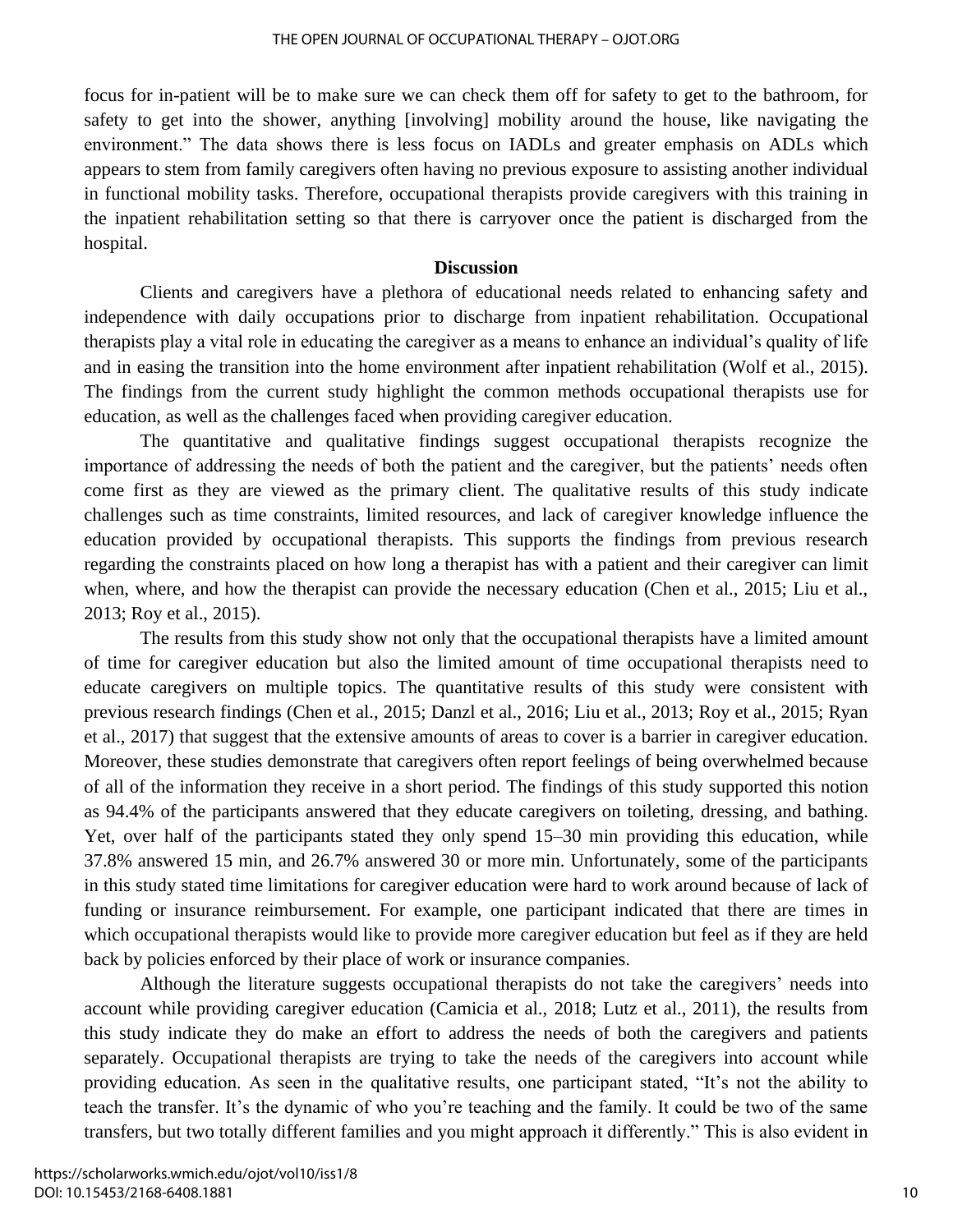the quantitative survey results in which over 85% of all of the participants stated they use either verbal (98.9%), written information (87.8%), observation (88.9%), or hands-on practice (96.7%) as methods for providing caregiver education (see Figure 4). Hence, each modality is used for different purposes. The occupational therapist's choice to use specific methods to provide caregiver education depends on what both the needs of the caregiver and the client require. Health care professionals should communicate among themselves to ensure the caregivers feel supported and that the caregivers are receiving information in an effective manner, especially because they are receiving information from a wide range of disciplines, not just occupational therapists (Liu et al., 2013).

It should also be noted that not all patients are discharged from inpatient rehabilitation to a home setting. There is some evidence to suggest that approximately 20% of stroke patients are discharged to a skilled nursing facility after inpatient rehabilitation for either continued rehabilitation or long-term care (Nguyen, et al., 2015). Thus, the amount and type of caregiver education and/or results of this study could have been influenced by place of discharge from rehabilitation. For example, if the discharge plan is for admission to a skilled nursing facility, the occupational therapist may have limited training because of feeling that it may be irrelevant.

# **Study Limitations**

Because this study consisted of a small sample size and the focus group only consisted of occupational therapists from one rehabilitation facility in the Midwest, it is unknown if saturation has been reached and if these findings are transferable. Another limitation of this study is that the survey was not pilot tested, which could have resulted in the misinterpretation of the survey items and affected the results.

#### **Areas for Future Study**

Future studies should include a larger participant pool with individuals from various geographical locations. In this way, data saturation can be determined with greater certainty and the results can be transferred. The results can then be used to improve the experiences of all clients, caregivers, and occupational therapists, not just of those interacting with stroke survivors.

More information on communication styles and preferred ways of educating from the occupational therapists will be beneficial for the profession because the barriers faced can then be addressed and aligned with the caregivers' needs. Finding out what supports and barriers health care practitioners face during family/caregiver education will increase awareness throughout the profession. Hopefully, the supports can be emphasized and the barriers addressed.

Future studies should continue to focus more on understanding caregiver education from the occupational therapists' point of view so that research can unveil what is necessary to improve on to make caregiver education most effective for all parties involved- the client, the caregiver, and the occupational therapist. Future studies could additionally investigate whether or not occupational therapists are using audio-visual means (i.e., videotapes) to enhance caregiver comfort and skill to understand if it is a viable option for caregiver education. This study occurred before the pandemic. However, given the current global state of health, it seems imperative that future studies also investigate the impact of this pandemic on caregiver education as the role of technology in caregiver education has become an essential part of the caregiver education process as no, or limited, visitation is/was allowed. Thus, future studies should consider the strengths and limitations of advanced technology in caregiver education.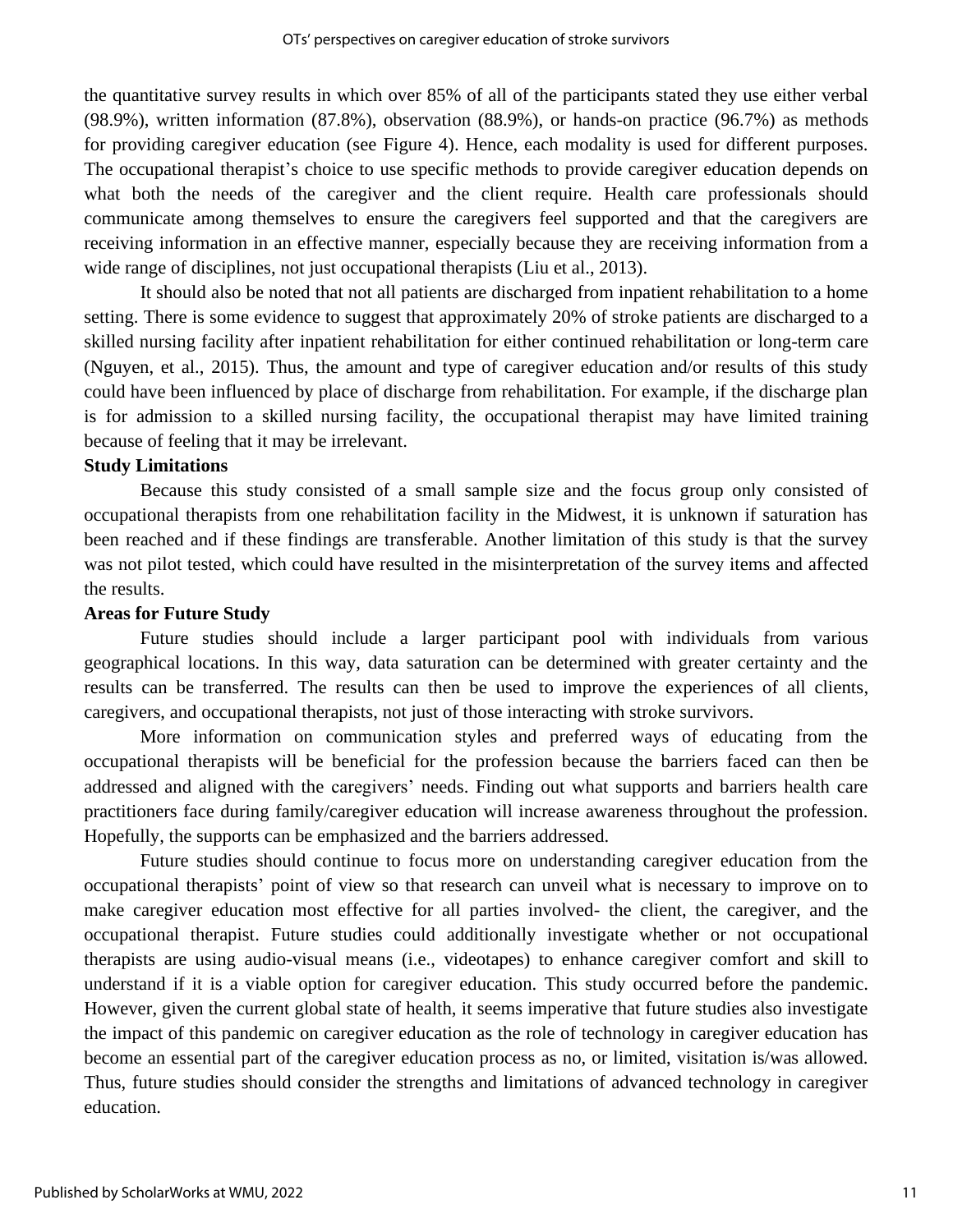# **Implications for Occupational Therapy Practice**

The participation from the occupational therapists in both the survey, as well as the focus group and individual interview, offered a unique perspective on caregiver education. The results will be used to inform others in the profession about the information obtained and to help create better outcomes related to caregiver education from occupational therapists as well as other health care providers. This research shows there can be more collaboration between occupational therapists and caregivers as well as more opportunities for occupational therapists to address the caregiver's individual needs during an education session. There are opportunities to create resources for both caregivers and occupational therapists to use to help with the education process and address the time constraints as well as other barriers faced during practice.

The findings also imply additional training may be necessary to properly identify if the information is being transferred to the caregiver in a coherently and/or presented in a format that would best ensure understanding and future application. Occupational therapists should take into consideration the entire process of educating caregivers on stroke units. Occupational therapists should identify the main caregiver, involve the caregiver by having them observe treatment, assess the competency of the caregivers to learn new technical skills and their willingness to participate in training, and determine if the patient and family member(s) are ready to be safely discharged from the hospital (Sadler et al., 2017).

#### **References**

- Banford, M., Kratz, M., Brown, R., Emick, K., Ranck, J., Wilkens, R., & Holm, M. B. (2001). Stroke survivor caregiver education: Methods and effectiveness. *Physical & Occupational Therapy in Geriatrics, 19*(1), 37–51. [https://doi.org/10.1300/j148v19n01\\_03](https://doi.org/10.1300/j148v19n01_03)
- Baxter, R., O'Hara, J., Murray, J., Sheard, L., Cracknell, A., Foy, R., Wright, J., & Lawton, R. (2018). Partners at care transitions: Exploring healthcare professionals' perspectives of excellence at care transitions for older people. *BMJ Open, 8*(9). <https://doi.org/10.1136/bmjopen-2018-022468>
- Camicia, M., Lutz, B. J., Markoff, N., & Catlin, A. (2018). Determining the needs of family caregivers of stroke patients during inpatient rehabilitation using interview, art, and survey. *Rehabilitation Nursing*, 1.

<https://doi.org/10.1097/rnj.0000000000000129>

Centers for Disease Control and Prevention. (2020, January 31). *Stroke facts*. <https://www.cdc.gov/stroke/facts.htm>

Chen, L., Xiao, L. D., & Bellis, A. D. (2015). First-time stroke survivors and caregivers' perceptions of being engaged in rehabilitation. *Journal of Advanced Nursing, 72*(1),73–84. <https://doi.org/10.1111/jan.12819>

Creswell, J. W., & Plano Clark, V. L. (2011). *Designing and conducting mixed methods research* (2nd ed.). Sage Publications.

Danzl, M., Harrison, A., Hunter, E., Kuperstein, J., Sylvia, V., Maddy, K., & Campbell, S. (2016). "A lot of things passed me by": Rural stroke survivors' and caregivers' experience of receiving education from health care providers. *Journal of Rural Health, 32*(1), 13–24[. https://doi.org/10.1111/jrh.12124](https://doi.org/10.1111/jrh.12124)

Ekstam, L., Johansson, U., Guidetti, S., Eriksson, G., & Ytterberg, C. (2015). The combined perceptions of people with stroke and their carers regarding rehabilitation needs 1 year after stroke: A mixed methods study. *BMJ Open*, *5*(2). <https://doi.org/10.1136/bmjopen-2014-006784>

Fereday, J., & Muir-Cochrane, E. (2006). Demonstrating rigor using thematic analysis: A hybrid approach of inductive and deductive coding and theme development. *International Journal of Qualitative Methods*, *5*(1), 80–92. <https://doi.org/10.1177/160940690600500107>

Gustafsson, L., Hodge, A., Robinson, M., Mckenna, K., & Bower, K. (2009). Information provision to clients with stroke and their carers: Self-reported practices of occupational therapists. *Australian Occupational Therapy Journal*, *57*(3), 190–196. <https://doi.org/10.1111/j.1440-1630.2008.00765.x>

- Hahn-Goldberg, S., Jeffs, L., Troup, A., Kubba, R., & Okrainec, K. (2018). "We are doing it together"; The integral role of caregivers in a patients' transition home from the medicine unit. *PloS One*, *13*(5), e0197831. <https://doi.org/10.1371/journal.pone.0197831>
- Lawson, S., Rowe, A., & Meredith, Y. Y. (2015). Survey of Stroke Caregiver Training provided by OT, PT, and SLP across practice settings. *Physical & Occupational Therapy In Geriatrics*, *33*(4), 320-335. <https://doi.org/10.3109/02703181.2015.1089970>
- Liu, C., Pape, S., Ferrell, J., Turner, E., & Johanningsmeier, K. (2013). Gerontic Occupational Therapy and Patient Education: Perceptions, Barriers, and Needs. *Physical &Occupational Therapy In Geriatrics*, *31*(2), 140–147. <https://doi.org/10.3109/02703181.2013.782383>
- Lutz, B. J., Young, M. E., Cox, K. J., Martz, C., & Creasy, K. R.  $(2011)$ . The crisis of stroke: Experiences of patients and their family caregivers. *Topics in Stroke Rehabilitation*, *18*(6), 786–797. <https://doi.org/10.1310/tsr1806-786>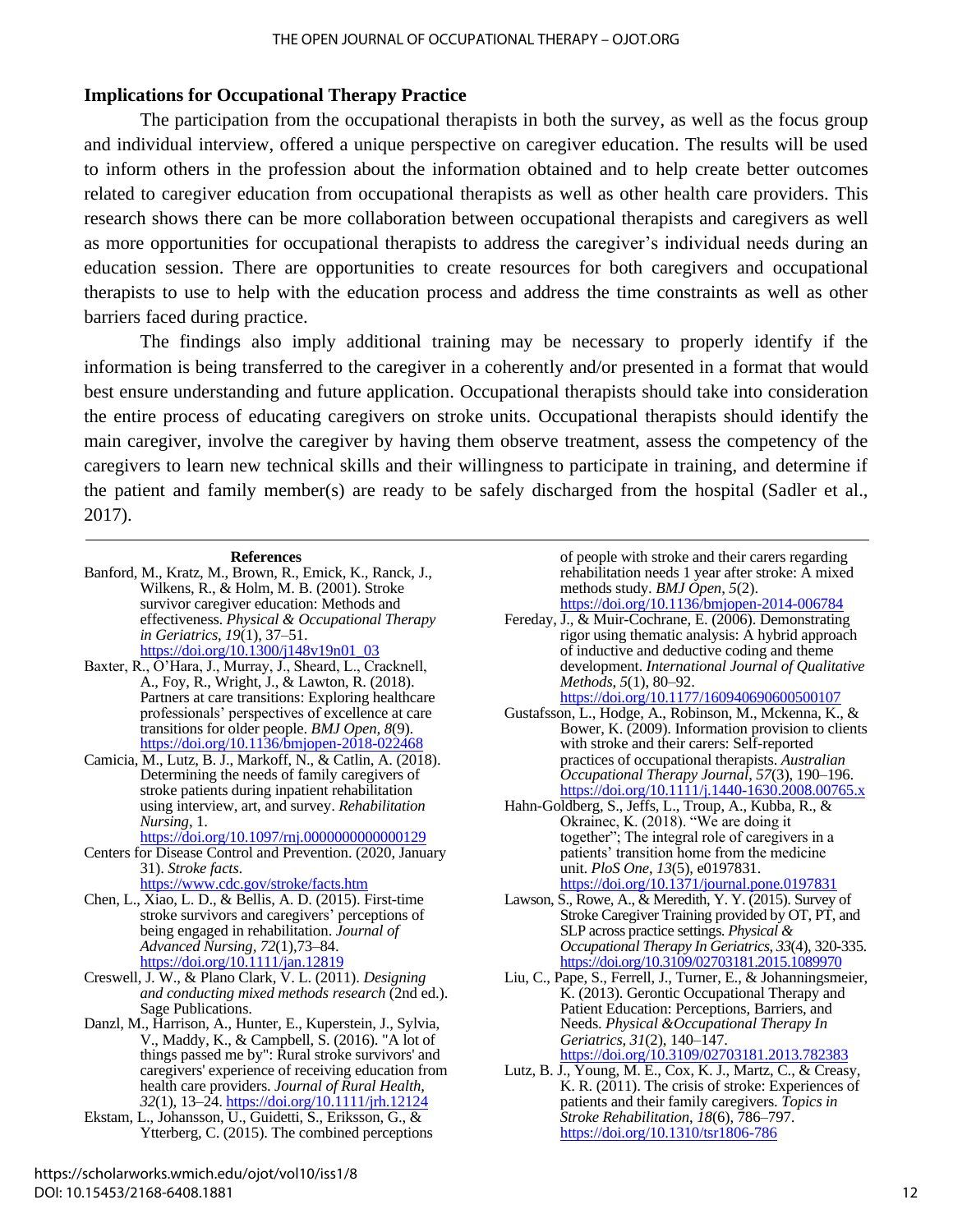Mirkowski, M., Pereira, S., Janzen, S., Mehta, S., Meyer, M., Mcclure, A., Speechley, M., & Teasell, R. (2016). Caregiver availability for severe stroke results in improved functional ability at discharge from inpatient rehabilitation. *Disability and Rehabilitation*, *40*(4), 457–461.

<https://doi.org/10.1080/09638288.2016.1260652>

- Naguwa, K. (2010) Addressing the needs of caregivers: Selfreported practices of occupational therapists in the U.S. [Master's thesis, University of Puget Sound]. [https://soundideas.pugetsound.edu/ms\\_occ\\_therapy/4/](https://soundideas.pugetsound.edu/ms_occ_therapy/4/)
- Nguyen, V. Q., PrvuBettger, J., Guerrier, T., Hirsch, M. A., Thomas, J. G., Pugh, T. M., & Rhoads, C. F., 3rd (2015). Factors associated with discharge to home versus discharge to institutional care after inpatient stroke rehabilitation. *Archives of Physical Medicine and Rehabilitation*, *96*(7), 1297–1303.

<https://doi.org/10.1016/j.apmr.2015.03.007>

- Rochette, A., Racine, E., Lefebvre, H., Bastien, J., & Tellier, M. (2014). Actual and ideal services in acute care and rehabilitation for relatives poststroke from three perspectives: Relatives, stroke clients and health professionals. *Journal of Rehabilitation Medicine*, *46*(1), 16–22. <https://doi.org/10.2340/16501977-1228>
- Roy, D. E., Gasquoine, S. E., Caldwell, S., & Nash, D. (2015). Health professional and Family perceptions of post-stroke information. Nursing Praxis in New Zealand, 31(2), 7–24. <https://doi.org/10.36951/NgPxNZ.2015.004>
- Ryan, T., Harrison, M., Gardiner, C., & Jones, A. (2017). Challenges in building interpersonal care in organized hospital stroke units: The perspectives of stroke survivors, family caregivers and the multidisciplinary team. *Journal of Advanced Nursing*, *73*(10), 2351–2360. <https://doi.org/10.1111/jan.13313>
- Sadler, E., Hawkins, R., Clarke, D. J., Godfrey, M., Dickerson, J., & Mckevitt, C. (2017). Disciplinary power and the process of training informal carers on stroke units. *Sociology of Health & Illness, 40*(1), 100–114. [https://doi.org/10.1111/1467-](https://doi.org/10.1111/1467-9566.12625) [9566.12625](https://doi.org/10.1111/1467-9566.12625)
- Waring, J., Bishop, S., & Marshall, F. (2016). A qualitative study of professional and carer perceptions of the threats to safe hospital discharge for stroke and hip fracture patients in the English National Health Service. *BMC Health Services Research*, *16*, 297. <https://doi.org/10.1186/s12913-016-1568-2>
- Wolf, T. J., Chuh, A. , Floyd, T. , McInnis, K. & Williams, E. (2015). Effectiveness of occupation-based interventions to improve areas of occupation and social participation after stroke. *American Journal of Occupational Therapy*, *69*(1), 6901180060p1– 6901180060p11. <https://doi.org/10.5014/ajot.2015.012195>
- Young, M. E., Lutz, B. J., Creasy, K. R., Cox, K. J., & Martz, C. (2014). A comprehensive assessment of family caregivers of stroke survivors during inpatient rehabilitation. *Disability and Rehabilitation*, *36*(22), 1892–1902. <https://doi.org/10.3109/09638288.2014.881565>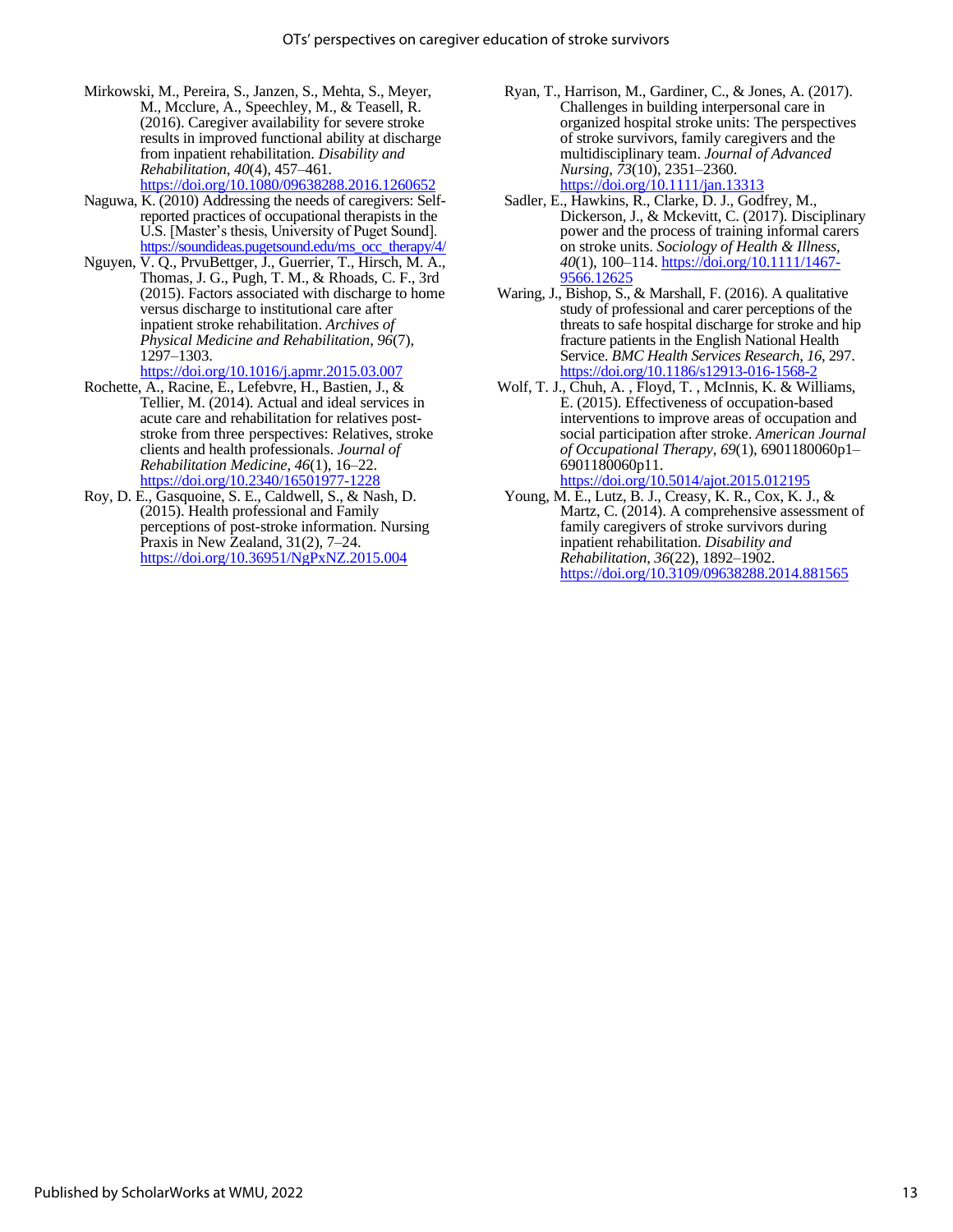# **Appendix A**

# **Researcher-Developed Survey**

#### Confidential

# **OT Practitioners' Perspect Survey: Caregiver Education**<br>for Stroke Survivors

Please complete the survey below.

Thank you!

| Age                                                                                                         |                                                                                                                                                                                                                                                                      |
|-------------------------------------------------------------------------------------------------------------|----------------------------------------------------------------------------------------------------------------------------------------------------------------------------------------------------------------------------------------------------------------------|
| Gender                                                                                                      | $\bigcirc$ Male<br>$\bigcirc$ Female                                                                                                                                                                                                                                 |
| What is your highest level of education obtained?                                                           | ○ Bachelors degree<br>○ Entry-level masters<br>○ Post-professional masters<br>○ Entry-level doctorate<br>○ Post-professional doctorate                                                                                                                               |
| How long have you been working with stroke survivors<br>and their caregivers?                               | $\bigcirc$ 1-5 years<br>$\bigcirc$ 5-10 years<br>$\bigcirc$ 10-15 years<br>○ 15-20 years<br>$\bigcirc$ 20+ years                                                                                                                                                     |
| How often do you provide education to the caregiver?                                                        | ◯ Usually the week of discharge<br>◯ Usually twice before discharge<br>○ Usually once a week<br>$\bigcirc$ Twice a week<br>∩ Dailv                                                                                                                                   |
| What is the length of time you spend providing<br>education to caregivers during a given intervention?      | $\bigcirc$ Less than 15min<br>$\bigcirc$ 15 min<br>$\bigcirc$ 30min<br>$\bigcirc$ 45min<br>$\bigcirc$ 60min<br>$\bigcirc$ 90 $\mathsf{min}$<br>○ More than 90min                                                                                                     |
| What areas of occupational performance do you<br>typically educate caregivers on? (Check all that<br>apply) | $\Box$ Toileting<br>$\Box$ Dressing<br>□ Bathing<br>Feeding/Eating<br>□ Cooking<br>Hygiene/grooming<br>Functional Mobility<br>□ Financial management<br>House cleaning/tasks<br>Health management and maintenance<br>$\Box$ Drivina<br>$\Box$ Safety<br>$\Box$ Other |
| *Optional*<br>If selected "other" for the question above, please<br>explain.                                |                                                                                                                                                                                                                                                                      |

04/29/2019 4:57pm

www.projectredcap.org

REDCap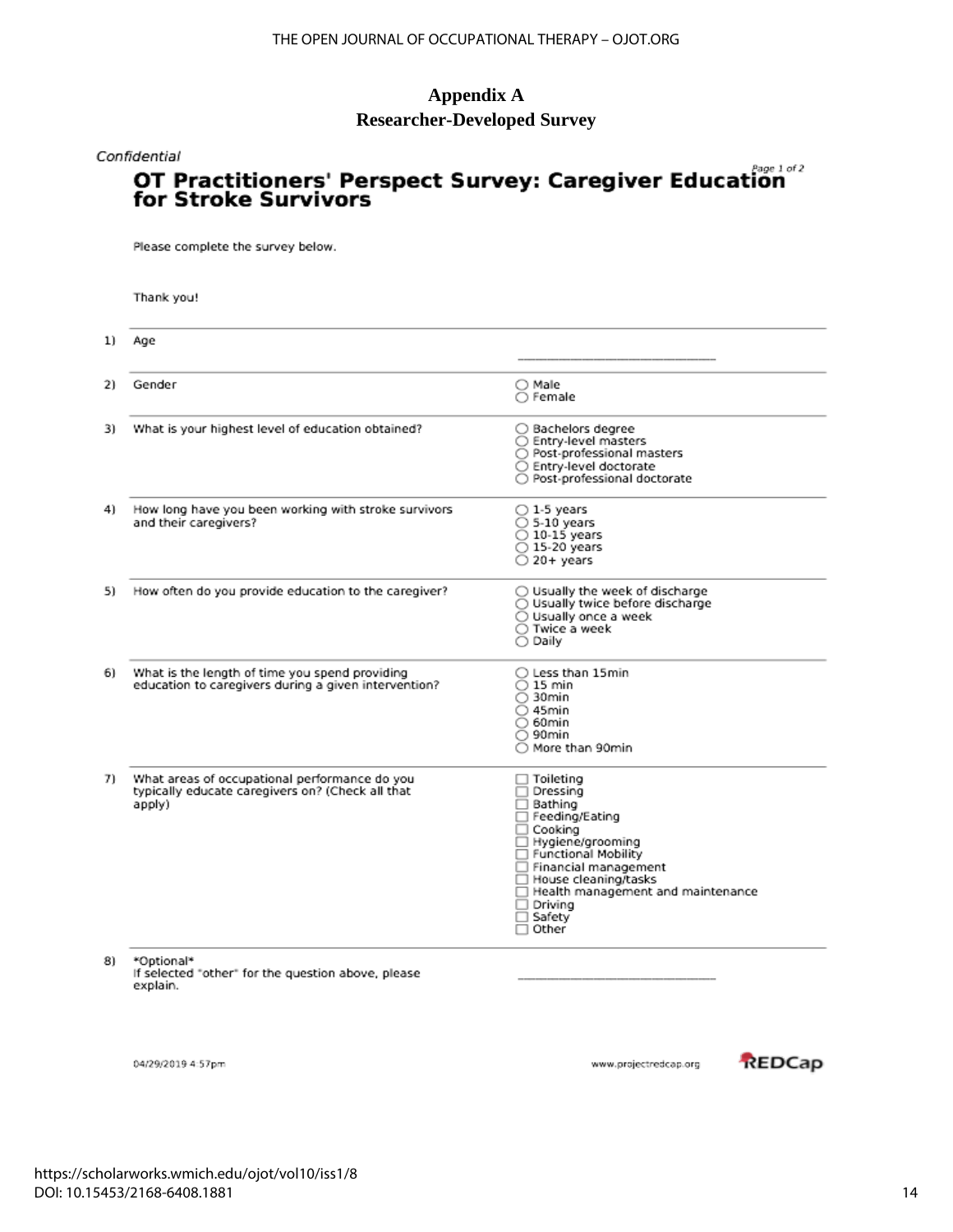#### Confidential

| 9). | What type of intervention do you typically use for<br>caregiver education? (Check all that apply)      | Verbal<br>Written information<br>Observation<br>Hands-on practice                                                                  |  |
|-----|--------------------------------------------------------------------------------------------------------|------------------------------------------------------------------------------------------------------------------------------------|--|
|     | 10) How often are caregivers present during survivors'<br>therapy sessions?                            | ○ Usually the week of discharge<br>Usually twice before discharge<br>○ Usually once a week<br>$\bigcirc$ Twice a week .<br>○ Daily |  |
|     | 11) Describe any challenges or barriers you typically<br>face while providing education to caregivers. |                                                                                                                                    |  |
|     | 12) What are the most common questions caregivers ask<br>while receiving education/training?           |                                                                                                                                    |  |
|     | 13) Do you feel you would benefit from further training<br>on methods to enhance caregiver education?  | ○ Yes<br>No                                                                                                                        |  |
|     | 14) If yes, what specific topics would be considered<br>helpful?                                       |                                                                                                                                    |  |

04/29/2019 4:57pm